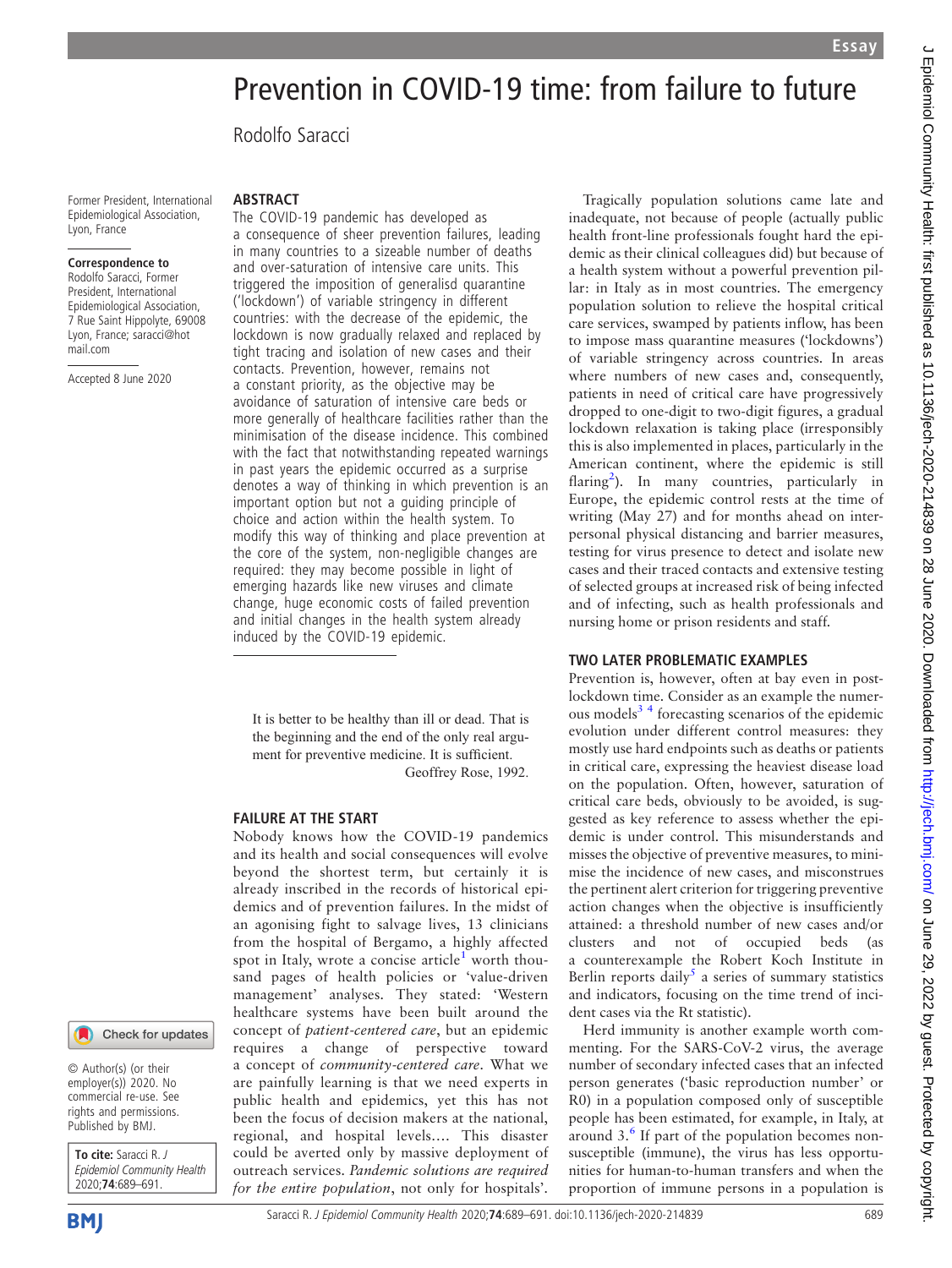roughly equal to  $(1-1/R0)$  the virus propagation stops.<sup>7</sup> With a R0≈3, it means ≈66% of the population, a proportion reachable either by vaccination (not available) or by people getting the disease and becoming naturally infected. Letting the latter course to develop was the policy initially and openly envisaged by the UK government as the way out of the epidemic, $\frac{8}{3}$  $\frac{8}{3}$  $\frac{8}{3}$  a policy soon abandoned in favour of containment measures (such as physical distancing) when the government was confronted with the projected number of COVID-19 deaths implied by this 'natural experiment'. Yet, short of having reached the 60–70% figure, the epidemic is bound to reappear when all containment measures are removed: the key prevention issue becomes how to keep low the incidence rate of new cases, reaching at slow pace over maybe years, the 60–70% target by control measures socially acceptable over an extended time. Sceptics  $\argue^9$  $\argue^9$  that attempting such a prolonged balance between the forces of the virus and the forces of socially sustainable control measures is doomed and 'futile', as the 60–70% must be reached anyway, and our task is 'to concentrate on giving the unfortunate victims optimal care': but it makes a big difference whether there are a lot of victims today or spread over a long period (even setting to zero the probability that time makes available a vaccine or new drugs). Hence, I regard as scientifically sound to acknowledge our ignorance about this new virus and to advance learning week after week, or, as Peter Piot said,  $10$  'learning while we are sailing', from the individual and comparative experience of countries implementing the post-lockdown measures of control, aimed at keeping the rate of incidence at the lowest feasible level.

# TOWARD THE FUTURE

The high likelihood of an epidemic disaster has been repeatedly emphasised in the last two decades, most recently in the 2019 WHO-World Bank document<sup>11</sup> on global (un) preparedness for health emergencies: the fact that it has occurred as a surprise (including to epidemiologists mostly looking in other directions) cannot be understood other than as the product of a way of thinking in which anticipation and prevention are important options but not constant guiding principles of choice and action. Yet, the objective of whole population health, the 'health for all' message, can only be attained and maintained by applying the 'prevention first' principle to place in perspective, order, prioritise and organise the multitude of components of a health system and direct its inter-sectorial relations with other society activities relevant to health (typically education, work, housing, environment). The COVID-19 provides a negative and clear demonstration: once prevention has failed the whole population health is affected, not only the health of those hit by the disease. The excess mortality certified as due to COVID-19 has in fact been found accompanied by substantial excess mortality for non-COVID-19 causes, for reasons under investigation<sup>[12](#page-2-8)</sup>; actual threats to mental health have been reported<sup>[13](#page-2-9)</sup> and potential indirect threats to mother and child health identified.<sup>[14](#page-2-10)</sup> Over and above local variations, the failure to block the virus spread has been generalised across the world, with very few 'felicitous' exceptions like South Korea or Taiwan: short of becoming the forerunner of major health emergencies this calls for reconsidering and repositioning prevention at the core of health systems. This is a tall order as that core has been increasingly filled by PPPP medicine: which unfortunately stands less for 'Predictive, Preventive, Personalised, Participative' than for 'Privatise and Push Productivity for Profit'. In the neo-liberal economic environment prevailing since the 1980s, public hospitals and other

First, emerging hazards. COVID-19 has shown that health hazards with high-impact effects exceeding present biotechnology responses exist and can only be fully prevented at their sources. New species of potentially pathogenic viruses continue to accrue<sup>[15](#page-2-11)</sup> for which the biotechnology response of vaccine may come forward (as for Ebola) or not (as for HIV) and certainly most effects of the other major emerging hazard, climatic change, cannot be contrasted by vaccines.

Second, economy. Beyond direct health effects, hazards not prevented may produce, as SARS-CoV-2 does, major damages, disproportionally affecting the already less privileged, that largely exceed in economic value, the investments required for prevention.

Third, seeds of change. After the initial failure, a strong rebound mobilisation of all sections of society has in most countries occurred to fight COVID-19, including a sharply increased commitment of all prevention services, whatever their labels, specific functions and extent of territorial coverage. Under the most optimistic hypothesis, the current postlockdown phase of epidemic control will last at least until next year, providing a window of time to develop new or reshaped prevention services based on ongoing experience and seeds of change.

Fourth, global response. A review of the global response to the epidemic, as recommended in May by the World Health Assembly,  $16$  can only confirm and extend, through the analysis of multiple prevention failures that allowed the virus to spread, the prevention primacy not only within countries but at the level of multilateral international cooperation, notably within the WHO agenda: this can, reciprocally, support the priority of prevention in national health programmes.

After the failure, there is indeed a future for prevention, and with it for 'health for all', but it must be acted upon starting now.

Funding The author has not declared a specific grant for this research from any funding agency in the public, commercial or not-for-profit sectors.

Competing interests None declared.

Patient consent for publication Not required.

Provenance and peer review Commissioned; internally peer reviewed.

Data availability statement No data are available.

This article is made freely available for use in accordance with BMJ's website terms and conditions for the duration of the COVID-19 pandemic or until otherwise determined by BMJ. You may use, download and print the article for any lawful, noncommercial purpose (including text and data mining) provided that all copyright notices and trade marks are retained.

# **REFERENCES**

- <span id="page-1-0"></span>1 Nacoti M, Ciocca A, Giupponi A, et al. At the epicenter of the COVID-19 pandemic and humanitarian crises in Italy: changing perspectives on preparation and mitigation. [N Engl J Med Cat](https://dx.doi.org/10.1056/CAT.20.0081.). ( 21 Mar 2020)
- <span id="page-1-1"></span>2 The New York Times, U.S. deaths near 100,000, an incalculable loss. The New York Times. (24 May 2020).
- <span id="page-1-2"></span>3 Vineis P, Baussano J, Saracci R,Confrontare e scegliere i modelli per orientarsi nell'epidemia. Scienza in Rete Published Online: 17 May 2020. Available [http://www.](http://www.scienzainrete.it) [scienzainrete.it](http://www.scienzainrete.it) (accessed 27 May 2020)